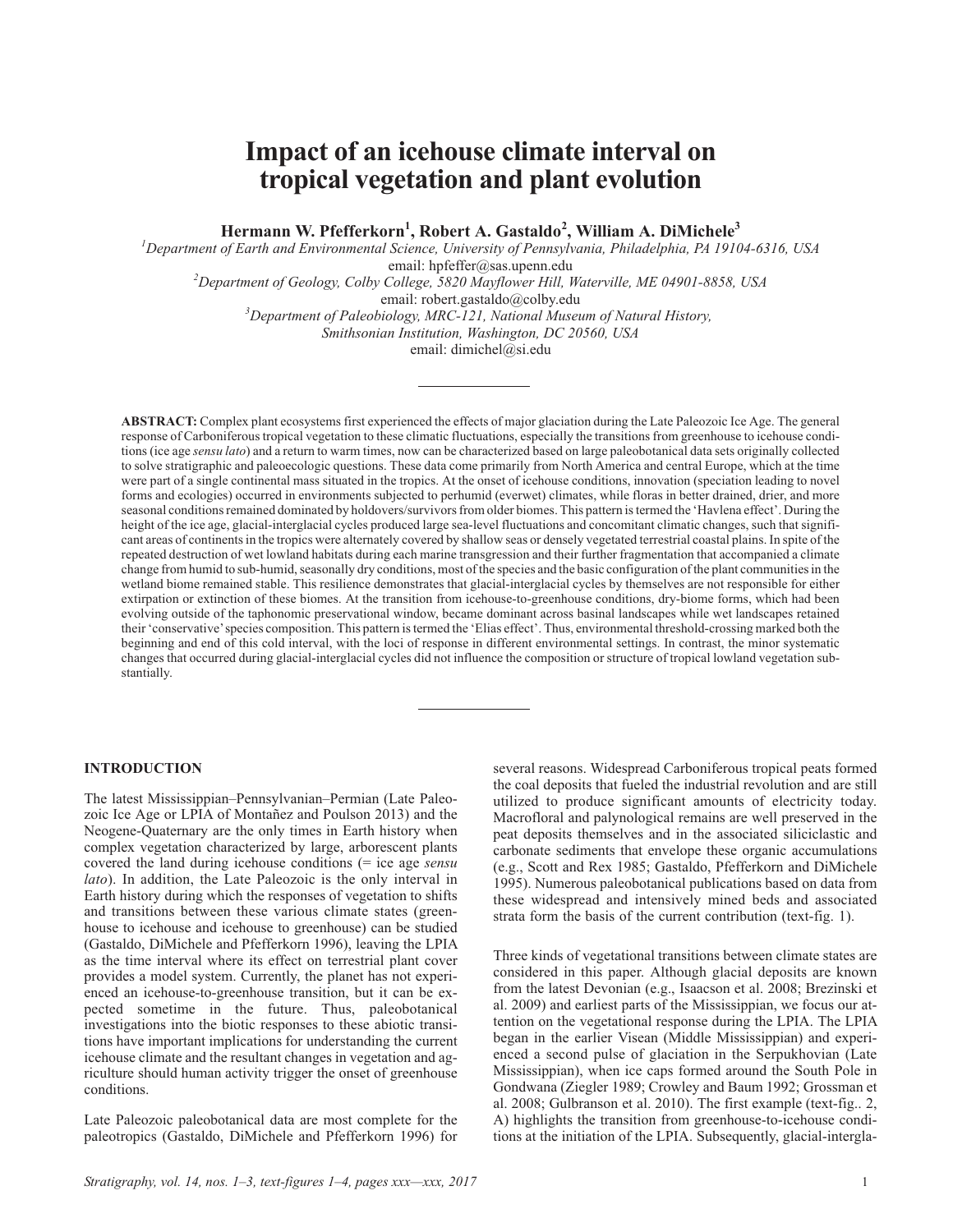

#### TEXT-FIGURE 1

Partial palinspastic map of the tropical area during the Pennsylvanian (Carboniferous, 310 Ma), modified after Crowley and Baum 1992, showing areas where data were generated, used, or cited: 1-Texas, 2-Kansas, 3-Illinois, 4-West Virginia, and 5-Alabama in the United States, 6-Upper Silesian Coal Basin in the Czech Republic and Poland, and 7-Lublin-Volhynian Basin in Poland and Ukraine. Paleo-equator (E–E') is shown against the present-day continental outline for ease of orientation.

cial cycles at the height of that ice age (text-fig. 2, B and C) are considered based on two examples. Finally the icehouse-to-greenhouse transition in the latest Pennsylvanian is evaluated (text-fig. 2, D).

Vegetational changes accompanying these climate-state transitions commonly are recorded by the succession of tropical lowland paleofloras in the very thick sections of Euramerica. Milankovitch-type glacial-interglacial cycles are well documented in many Carboniferous basins (Wanless and Shepard 1936; Heckel 1995, 2008; Gastaldo, Purkyňová and Šimůnek 2009; Eros et al. 2012; Cecil, DiMichele and Elrick 2014; van den Belt, van Hoof and Pagnier 2015), and associated vegetational changes have been studied intensively. Visean–Serpukhovian records are found in the Upper Silesian and Lublin-Volhynian basins that straddle the borders between the Czech Republic and Poland and Poland and Ukraine, respectively $\left($ 

1970; Kmiecik 1995; Kotasowa and Migier 1995; Gastaldo et al. 2009; Gastaldo, Purkyňová and Šimůnek 2009). Temporal changes in paleofloras in these basins can be compared with similar patterns found in correlative basins across the Late Paleozoic paleo-equatorial region. These include Morrowan–Wolfcampian (Bashkirian–Asselian) successions in the Appalachian (Gillespie and Pfefferkorn 1979; Wagner and Lyons 1997; Blake et al. 2002; Gastaldo et al. 2004) and Illinois basins (Phillips et al. 1974; DiMichele, Pfefferkorn and Phillips

1996; DiMichele, Phillips and Nelson 2002) in the USA and later Langsettian–Sakmarian (Bashkirian–Sakmarian) successions in a number of European basins (e.g., Kerp and Fichter 1985; Cleal and Thomas 2005; Opluštil and Cleal 2007; Wagner and Álvarez-Vázquez 2010; Cleal et al. 2012; Opluštil et al. 2016). In addition, late in the Middle Pennsylvanian (~Moscovian–Kasimovian; Westphalian–Stephanian; text-fig. 2), a period of major warming occurred accompanied by ice melting and sea-level rise (Fielding, Frank and Isbell 2008; Heckel 2008; Rygel et al. 2008). This interval was marked by a major floral turnover and has been investigated intensively, particularly in North America (Phillips and Peppers 1984; DiMichele and Phillips 1996a; Kosanke and Cecil 1996; Peppers 1996, 1997; Falcon-Lang et al. 2011), and can be compared with patterns in Europe. Hence, the extensive literature on Carboniferous paleobotany and biostratigraphy and its linkage to independently documented environmental changes provide the database on which the patterns discussed herein are built and framed in a paleoclimatic and evolutionary perspective.

# **CHANGES DURING THE ONSET OF ICEHOUSE CON-DITIONS: HAVLENA EFFECT**

The onset of icehouse conditions in the earliest Serpukhovian after the late Visean warm interval (Iannuzzi and Pfefferkorn 2002; Pfefferkorn, Alleman and Iannuzzi 2014) was marked in the paleotropics by a transition from semiarid-to-subhumid, wet/dry climatic cyclicity to a predominantly everwet, hu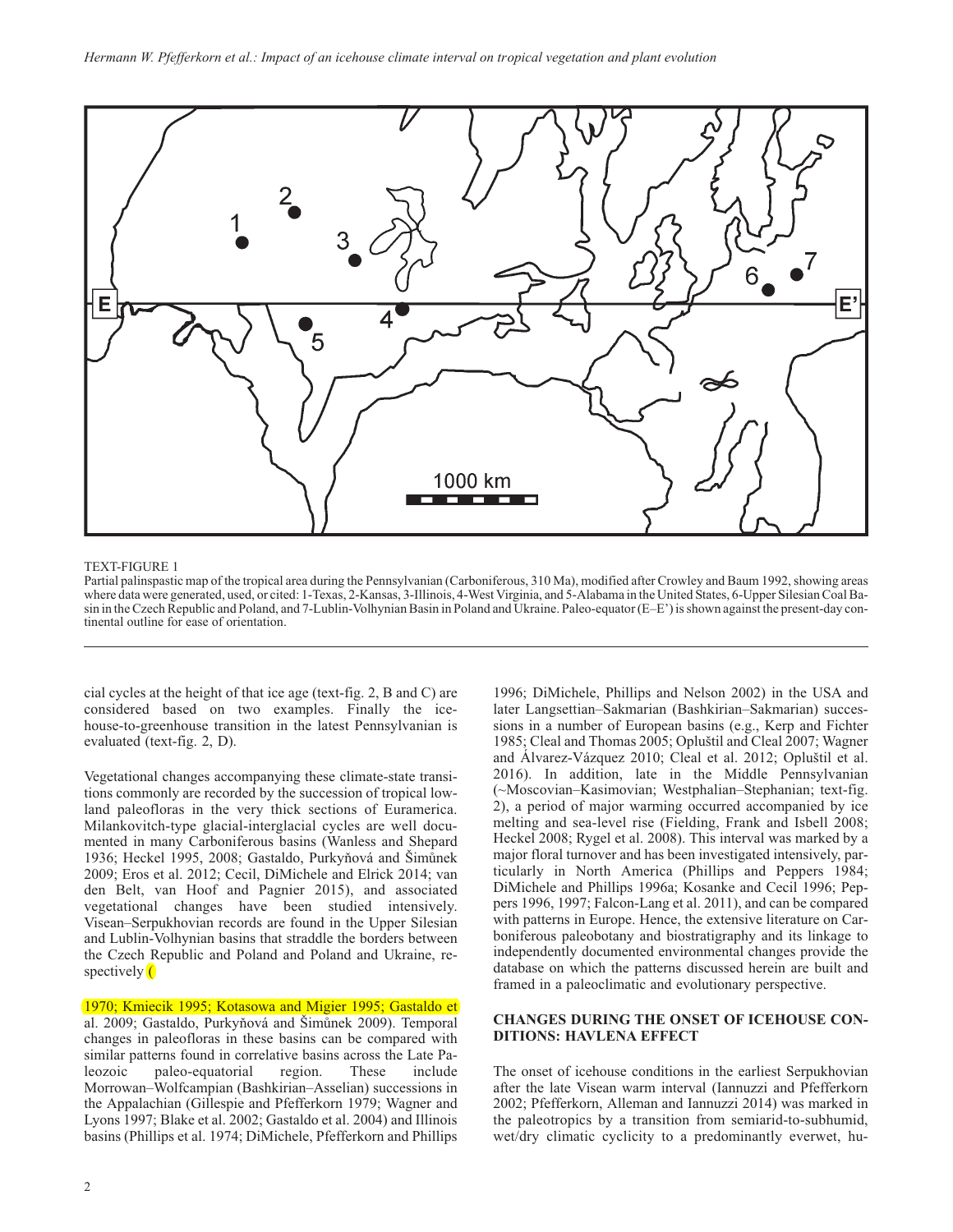mid-to-perhumid climate (following the terminology of Cecil 2003). Although terrestrial facies from this stratigraphic interval are present in many parts of the world, the thickest sections are preserved in the USCB (Upper Silesian Coal Basin), part of a fore-deep basin that straddles the boundary between Poland and the Czech Republic (Gastaldo et al. 2009; Gastaldo, Purkyňová and Šimůnek 2009). The LCB (Lublin Coal Basin) in Poland and Ukraine also preserves a virtually complete, even though condensed, succession of intercalated marine and terrestrial beds at this transition.

Purkynová (1959a, b) and Havlena (1961) identified a pattern in plant-macrofossil distribution in stratigraphic sections of the Czech part of the USCB that appeared contradictory at the time. The roof shale floras preserved directly above a coal seam, which in Havlena's terminology in German is *flöznah* or 'stratigraphically near the seam' represented the wettest environments and were comprised of species similar to those occurring in younger, overlying strata (e.g., Westphalian). However, fossil floras recovered from the siliciclastic-dominated parts of the successions higher above coal seams (*flözfern* or 'stratigraphically distant from the seam') consisted of species known from older parts of the stratigraphic section (e.g., Visean). These latter floras represent somewhat drier environments as shown by their autoecological features and their sedimentologic context (Gastaldo 1996). Hence, the more mesic 'flözfern' floras were populated by survivors from earlier times, giving them a late Visean aspect; in contrast, the 'flöznah' assemblages were of a younger aspect. Thus, collections made in ice-house strata but deposited during more seasonally dry time intervals within a single Milankovitch cycle consist of floras that appear to be 'old', due to close evolutionary linkages with forms that were dominant during the prior greenhouse interval (text-fig. 3, A). It is clear that the everwet and seasonally dry biomes and their respective floras occupied climatically or ecologically disparate environments within the same broad, geographic region (Gastaldo 1996). The phylogenetic relationships of taxa in these two separate floras indicate that the wet environments were the loci of evolutionary innovation, when earlier it had been concentrated in seasonally dry settings. Here, we name this pattern the Havlena effect (text-fig. 2, A) after Vaclav Havlena (1928-1984).

At the onset of the icehouse climate, the plants of the seasonally dry biome survived in abundance in environments characterized by periodic drought stress, which remained part of the tropical lowlands. Later, as icehouse conditions became more fully developed, the lowlands experienced long-term oscillations between humid/perhumid climates and seasonally drier climates, reflecting oscillations in polar ice volume (Montañez and Poulson 2013). These oscillations were tracked by their respective biomes; however, there were significant extinctions of the older elements of the seasonally dry flora during the first few glacial-interglacial oscillations of the early Serpukhovian (Gastaldo et al. 2009).

At the same time, wetland assemblages persisted with the same systematic composition and diversity through multiple glacial-interglacial cycles, clustered into several separate, successive intervals of  $\sim$ 1.8-myr duration. Species turnover during these times was =10% between successive glacial-interglacial cycles and involved the less common taxa (Gastaldo et al. 2009); replacement species were derived from within the coastal lowlands, Species turnover exceeded 30% during two



### TEXT-FIGURE 2

Time intervals (A–D) under consideration in relation to intervals of cold climate (= icehouse conditions or ice age *sensu lato*) and warm climate (= greenhouse conditions). Strong but different effects on tropical lowland floras are seen in intervals A and D, while vegetation during the glacial-interglacial cycles at the height of the ice age (intervals B and C) shows only minimal effects. Boundaries of icehouse and greenhouse times and nature of glaciation after Isbell et al. (2003a, b) and Fielding, Frank and Isbell (2008). Ages from the International Chronostratigraphic Chart (IGC 2016.04).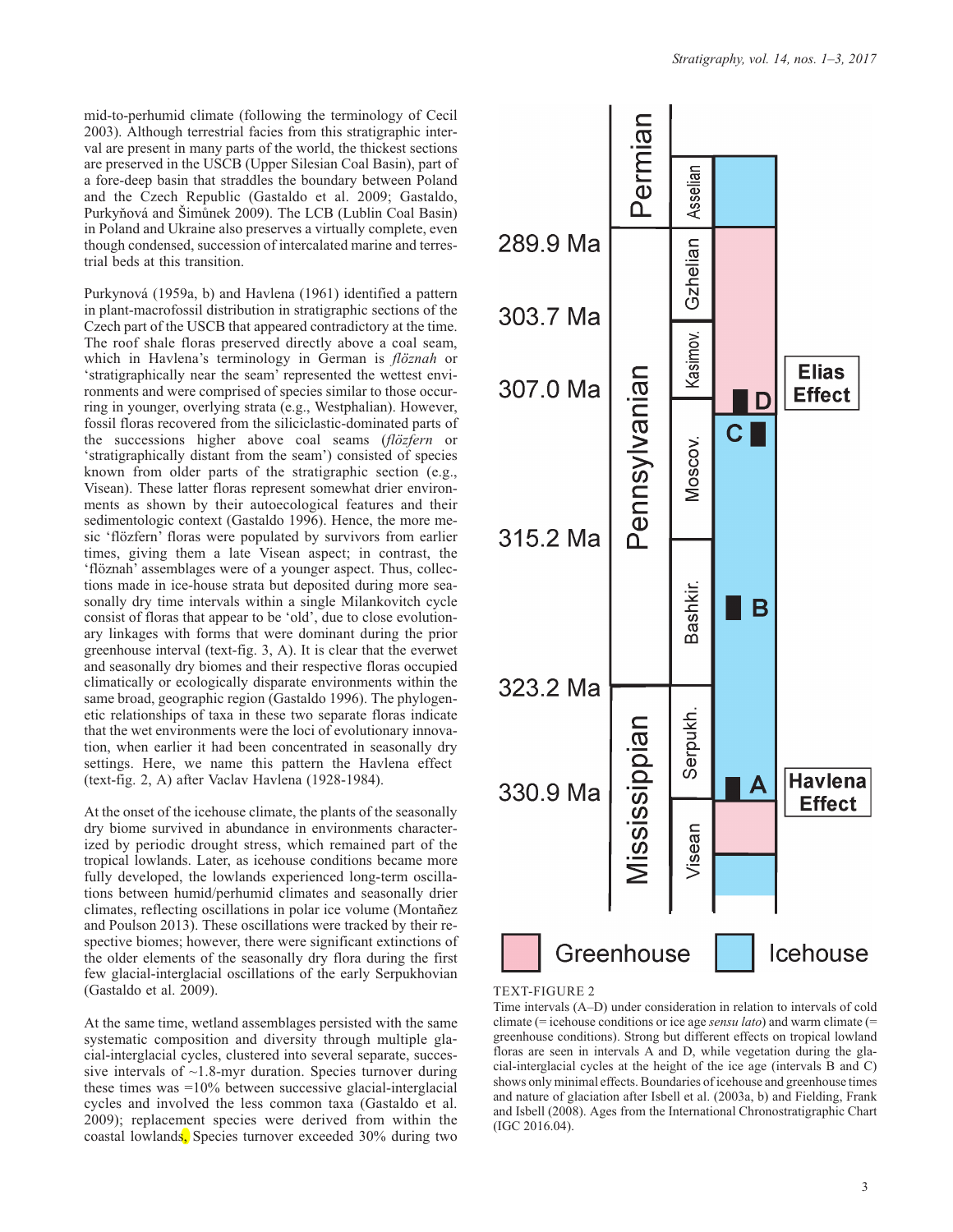stratigraphic intervals and appears to have happened 'rapidly' in each case. However, Gastaldo, Purkyňová and Šimůnek (2009) demonstrated that species extirpation and extinction during these intervals of elevated turnover were coincident with widespread tropical warming, occurring during Southern Hemisphere deglaciation, and reflected in he deposition of thick marine zones (201-m maximum thickness). Each marine zone consists of multiple, condensed maximum flooding surfaces (e.g., Naneta and Enna marine zones), identified using gamma-ray logs and representing upwards of 500 kyr per marine zone (Gastaldo, Purkyňová and Šimůnek 2009).

As the ice age intensified towards maximum glacial coverage at the Mississippian-Pennsylvanian boundary, plants of the Early–Middle Mississippian seasonally dry biome continued to survive in tropical latitudes. Their biogeographic range likely was pushed to the western margin of Pangea during glacials and returned to more central regions during interglacials, when equatorial Mean Annual Temperature stabilized and seasonal rainfall conditions returned. Much of the biome underwent extinction, although many taxa survived into the Pennsylvanian and perhaps even the Permian. Some of the taxa that seemingly disappeared from seasonally dry paleofloras apparently survived in extrabasinal refugia. These species reappear as Lazarus taxa in the latest Carboniferous and earliest Permian, as climates dried in the western tropics.

The increasing dominance of the wet facies in tropical basins during glacial phases of Milankovitch-controlled cycles agrees with the prediction that climate belts contract towards the equator at the onset of an ice age, due to restriction and a much better defined ITCZ (inter-tropical convergence zone; Pfefferkorn 1995; Cecil et al. 2003; Peyser and Poulsen 2008). As the everwet tropical environments spread rapidly to dominance during these phases of glacial-interglacial cycles, evolutionary innovation occurred in this newly created, unoccupied ecological space. Competition was minimal for the taxa that could live in this new habitat and new morphological innovations survived to dominate the landscape. This Havlena effect conforms to what Erwin (1992) termed a 'novelty radiation', one that occurs under reduced competition for resources and permits major body plan innovation.

# **PERSISTENCE OF VEGETATION DURING THE HEIGHT OF THE ICEHOUSE INTERVAL**

The Black Warrior Basin, Alabama, is a foreland basin with a very thick section of Morrowan age strata (Bashkirian; Langsettian, lowermost Westphalian; text-fig. 2, B). Through thirteen glacial-interglacial depositional cycles representing ~1.3 myr (Pashin and Gastaldo 2009), megafloras and palynological assemblages of the wetland portion of each cycle do not exhibit any systematic differences and do not allow the succession to be subdivided biostratigraphically (Gillespie and Rheams 1985; Eble and Gillespie 1989). This is in spite of the complexity of spatial distribution shown by the floras in any given wetland landscape (Gastaldo et al. 2004). The vegetational persistence at this temporal scale is similar to that reported by Gastaldo et al. (2009) for Serpukhovian floras in the Silesian Basin.

The Carbondale Formation of the Illinois Basin is of late Desmoinesian age (late Moscovian; Asturian, latest Westphalian; text-fig. 2, C). It also exhibits a pattern of vegetational persistence in the face of repetitive changes in climate and sea

level. A minimum of 10 intervals of sea-level rise/fall and accompanying climatic changes are recorded by recurring packages of marine and terrestrial rocks (cyclothems), attributed to glacial eustacy (Wanless and Shepard 1936; Heckel 1986; Archer and Kvale 1993). These Pennsylvanian terrestrial wetland deposits are rich in plant fossils. They are preserved as coal balls (concretions formed during peat stage; Phillips, Avcin and Berggren 1976) or as dispersed pollen and spores in coals, as well as adpressions in roof shales of coal beds and in floodplain deposits preserved below coal beds, laterally equivalent to paleosols (Gastaldo, Pfefferkorn and DiMichele 1995). Thus, patterns of change are well documented at several levels of detail, and the overall pattern is one of persistence of vegetational structure (DiMichele, Phillips and Nelson 2002; Pfefferkorn et al. 2008). This is particularly true of patterns in taxonomic dominance, patterns of species co-occurrence, and in the centering of species abundance in particular habitats (DiMichele, Pfefferkorn and Phillips 1996; DiMichele and Phillips 1996a, b; DiMichele, Phillips and Nelson 2002). Wetland species turnover during this time was =10% between successive cycles and generally involved the less common taxa; the dominant tree forms recur from one cycle to the next.

There is a strong correlation between climate and sedimentary depositional patterns, which can be used to infer several drivers of change in this system. At a coarse scale, indicators of wet (coals and bauxites) *vs* dry (evaporites, vertisols, and caliches) conditions have been used to configure paleogeographic maps and infer prevailing climates (Cecil 1992). At a finer scale of resolution, climate can be inferred from the relationship between rainfall and sediment-transport potential, with low sediment transport predominating during the wettest (coals) and driest (chemical rocks) periods and maximum transport occurring during times of seasonality (clastic rocks; Cecil 1992; Cecil and Dulong 2003) or at the inflection points between climate states (Gastaldo and Demko 2011). In addition, increasingly finer resolution of climate dynamics is emerging from studies of paleosols (Driese and Ober 2005; Catena and Hembree 2012; Rosenau et al. 2013 a, b) and the association of floral evidence with specific depositional environments in a sequence-stratigraphic context (Bashforth et al. 2014, 2016; Archer et al. 2016; DiMichele et al. 2016). Such patterns are used to infer changes in climate associated with particular vegetation types.

It is clear from such lithologic-climatic linkages that tropical vegetation was affected by both periodic marine transgressions over large parts of the continent and by associated climatic changes involving rainfall patterns and seasonality, along with possible temperature regimes. The wetlands, in particular, were severely fragmented and restricted in extent by these climate and sea-level oscillations (text-fig. 4). Nonetheless, wetland biomes reassembled regularly during the wettest phase of each glacial-interglacial cycle during the height of the LPIA.

#### **CHANGES DURING WANING OF ICEHOUSE CONDITIONS: ELIAS EFFECT**

A pronounced change from, on-average, a wetter to a drier climate occurred at the Desmoinesian-Missourian boundary (~Moscovian-Kasimovian, text-fig. 2, D; Phillips et al. 1974; Mapes and Gastaldo 1986; Cecil 1992; DiMichele and Phillips 1996a). This interval signals a period of extensive deglaciation and global warming (Crowley and Baum 1992; Isbell et al. 2003a), marking the end of an icehouse interval. During this change in climate state, entire taxonomic groups of land plants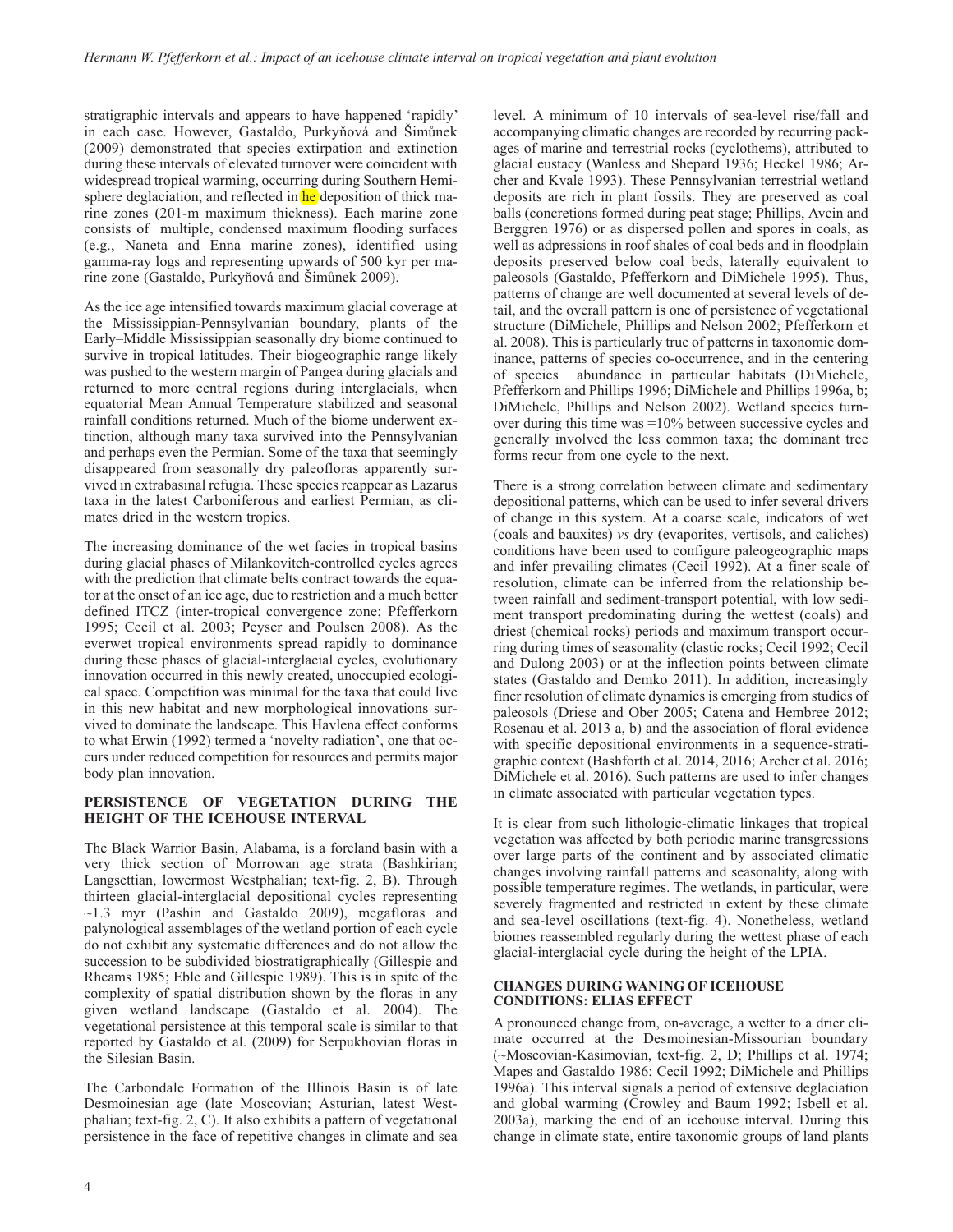

#### TEXT-FIGURE 3

Patterns of apparent ages (indicated by oblique arrows) recognized in tropical wetland floras (white leaves) and somewhat better drained and seasonably drier, tropical mesic habitats (gray leaves) in local stratigraphic sections of the Carboniferous at three different times: A (greenhouse to icehouse transition), C (during glacial intervals of icehouse conditions), and D (icehouse to greenhouse transition; see also text-fig. 2, A, C, D); dates in Ma from International Chronostratigraphic Chart, IGC 2016.04. Apparent biostratigraphic discrepancies of tropical Carboniferous vegetation at the beginning and end of an icehouse interval demonstrate several key features. Innovation (i.e., origination of new taxa) occurred in wetlands at the initiation of the icehouse conditions (Havlena effect at A, early Namurian = Serpukhovian). During the height of the icehouse (C), floras preserved in the different tropical lowland settings do not show any distinct differences. At the beginning of the next greenhouse interval (D), innovation occurs in the more seasonably drier settings with the appearance of floras with a more modern (i.e., Permian) composition (Elias effect). The situation in A can be compared to the tropics at the beginning of our present icehouse interval in the Tertiary (beginning of Neogene); the situation in C is comparable to the Pleistocene and the Recent, whereas the situation at D models the consequences of the possible, and often predicted, transition from icehouse to greenhouse conditions in the future.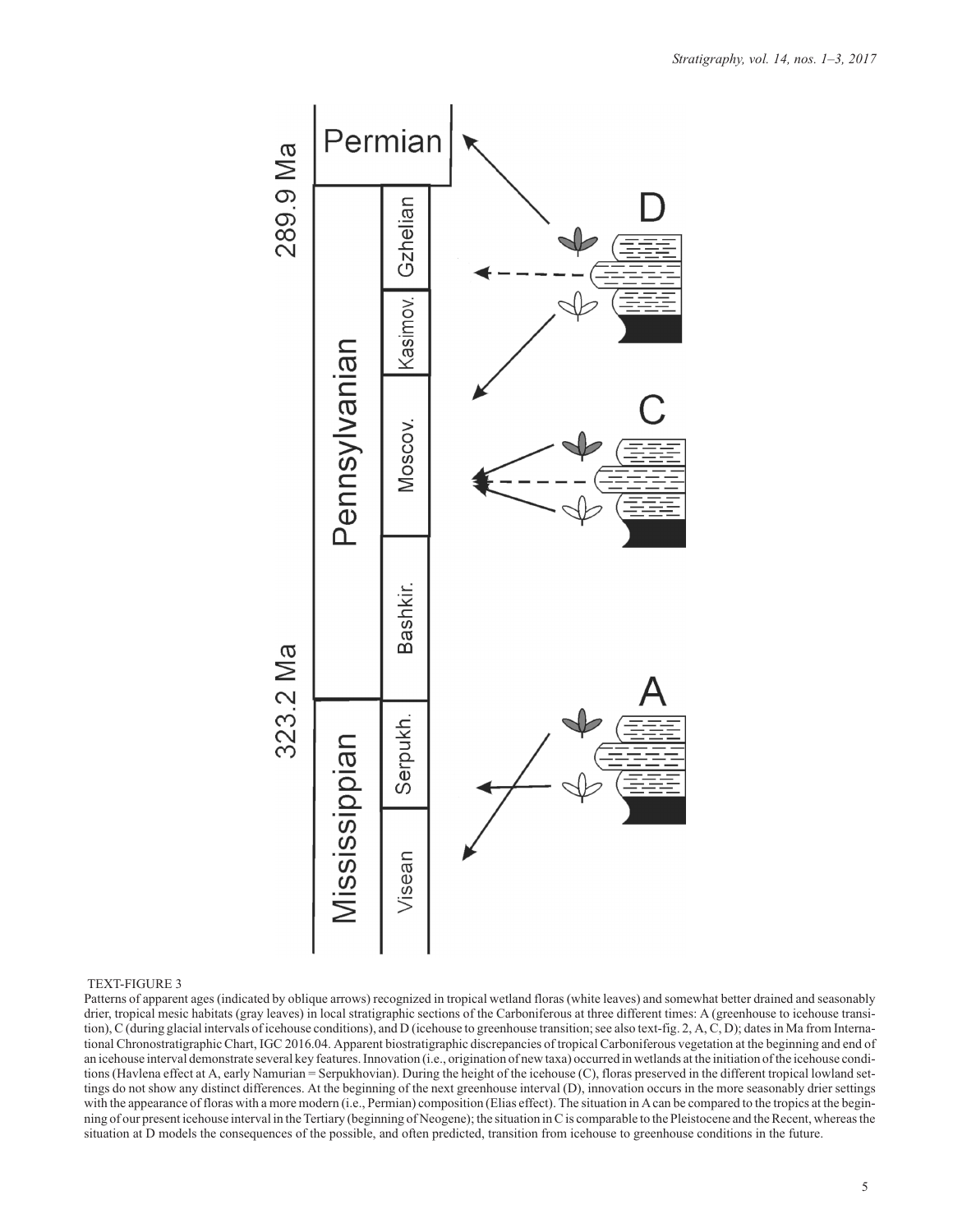disappeared from the Euramerican tropics, and wetland ecosystems were extensively reorganized (DiMichele and Phillips 1996a; Pfefferkorn et al. 2008). Concomitantly, many of these major groups survived in peat-forming wetlands of the Cathaysian tropical microcontinents where high rainfall prevailed (Tian et al. 1996; Hilton and Cleal 2007; Wang et al. 2012). Following the transition to greenhouse conditions, glacial episodes returned, albeit with smaller ice volumes in near-field records across the Southern Hemisphere continents (Crowley and Baum 1992; Isbell et al. 2003b). These episodes are reflected in higher sea levels and lower variance in cyclothemic deposits of the North American Midcontinent (Heckel 2008; Rygel et al. 2008). Paleobotanical patterns in the western tropics exhibit a return to a wetland flora, albeit of different taxonomic composition, along with the occasional preservation of a seasonally dry biome in the lowland basins (Elias 1936; Moore, Elias and Newell 1936; Mapes and Gastaldo 1986; Broutin et al. 1990; DiMichele and Aronson 1992; Tabor et al. 2013b; Looy and Hotton 2014; DiMichele et al. 2016). These latter plants possibly extended their biogeographic range from areas in western Pangea, where permanent populations resided (Falcon-Lang, Kurzawe and Lucas 2016).

Prior to the end of the icehouse climate, vegetation in peat-forming mires of Europe and North America was dominated by six or more species of lycopsid trees, with subordinate tree fern and pteridosperm (gymnosperm) species. The change at the Desmoinesian-Missourian boundary (Phillips et al. 1974) is marked by a regional extirpation/extinction in Euramerica that claimed nearly two-thirds of the existing mire species, including 87% of the tree forms and 33% of the ground cover (DiMichele and Phillips 1996a). For a short stratigraphic interval after the extinction, palynological analyses (Kosanke and Cecil 1996; Peppers 1996, 1997) indicate that dominance patterns varied from coal-to-coal in the local succession, with changing dominant groups that included small lycopsids (*Polysporia*), previously rare tree lycopsids (*Sigillaria*), sphenopsids, and tree ferns (DiMichele and Phillips 1996b). We refer to this time as a 'species lottery'. After several cycles of peat deposition and sea-level fluctuation, a variety of opportunistic tree-fern species became the dominant mire elements (Willard and Phillips 1993; Willard et al. 2007). Similar patterns occurred in flood-basin vegetation as identified from roof-shale floras (Pfefferkorn and Thomson 1982). This constitutes a reorganization of the ecological landscape within the broader context of the lowland-wetland biome. The dominant species of Late Pennsylvanian wetlands, although different from those found stratigraphically below, were drawn from the same evolutionary lineages that occurred in these habitats during the Middle Pennsylvanian.

Prior to this Desmoinesian-Missourian wetland vegetational reorganization, assemblages had begun to appear in the lowlands that were quite distinct in their species composition. Dominated by gymnosperms, particularly cordaitaleans, the Middle Pennsylvanian assemblages included taxa that were not to become dominant floristic elements until the Late Pennsylvanian and Permian. These included such things as conifers (Falcon-Lang et al. 2009; Plotnick et al. 2009; van Hoof et al. 2013) and *Taeniopteris* (Brongn.) (Bashforth et al. 2016), and possible *Sphenopteris germanica* Weiss or a similar form (DiMichele et al. 2016). They occurred in areas quite distant from contemporaneous high-elevation loci, indicating the presence of these plants in the basinal lowlands during dry parts of glacial-interglacial cycles. Conifer-rich floras are found more commonly and more fully developed in the Late Pennsylvanian lowlands, invading normally wet areas during episodes of more intensive seasonal dryness and often associated with lithologies near the clastic-to-chemical rock transition; the plants associated with these floras often are of kinds more typical of the later Pennsylvanian and Permian, such as callipterids and *Taeniopteris*. These latter deposits are interpreted to have formed under drier climatic conditions (Cecil and Dulong 2003). Examples include the 7-11 flora of Ohio (McComas 1988), the Garnett flora of Kansas (Cridland and Morris 1963; Winston 1983, 1985), the Hamilton Quarry flora of Kansas (Rothwell and Mapes 1988; Cunningham et al. 1993), and the Kinney Quarry flora of New Mexico (Mamay and Mapes 1992). Numerous other dryland floras have been reported from North America and Europe (e.g., White 1912; Arnold 1941; Kerp and Fichter 1985; Broutin et al. 1990; DiMichele and Aronson 1992). Beginning in the Middle Pennsylvanian, the seasonally dry biome (following Ziegler 1990) contained a higher percentage of evolutionarily derived taxa than did the wetland biome. In addition, Lazarus taxa, known previously only from seasonally dry floras of the Late Mississippian, reappear in these Late Pennsylvanian and early Permian drier environments after a long history of unseen existence outside of the preservational window (DiMichele and Gastaldo 2008; Gastaldo and Demko 2011). One such taxon is *Archaeocalamites* Stur (Mamay and Bateman 1991). Until recently, the reappearance of *Sphenopteridium* Schimper (Mamay 1992) also was believed to be evidence for a Lazarus taxon. Systematic re-evaluation, however, has concluded that Mamay's (1992) figured material conforms to another taxon, *Sphenopteris germanica*, which is an element of Middle Pennsylvanian, seasonally dry floras in New Mexico (DiMichele 2014) and occurs throughout western Pangea in the Pennsylvanian (Pfefferkorn and Resnik 1984). Ultimately, the seasonally dry biome rose to dominance in Permian deposits throughout most of the tropics (Kerp and Fichter 1985; Kerp 1996; Tabor et al. 2013a; Looy et al. 2014). The exception to this is in China, where the proximity of microcontinents to oceanic and atmospheric circulation conditions permitted the everwet biome to persist (Rees et al. 2002; Wang and Pfefferkorn 2013). This pattern of appearance of new taxa in successively more seasonally dry environments continued into the Permian, where additional dryland biomes have been recognized, each consisting of new kinds of conifers and associated plants (Looy et al. 2014).

In Late Pennsylvanian and early Permian stratigraphic successions, floras ascribed to wet-climate and drier-climate conditions often occur in alternating beds that contain sedimentological indicators of wetter or drier climates (Feldmann et al. 2005; DiMichele et al. 2013; Tabor et al. 2013b; Looy and Hotton 2014). Elias (1936; Moore, Elias and Newell 1936) was one of the first to report this observation from the Midcontinent sequences in Kansas. He noted that wet-climate floras, having affinities with Carboniferous taxa including *Neuropteris ovata* Hoffmann and *Macroneuropteris scheuchzerii* (Hoffmann) Cleal et al. were found in strata that are clearly of Permian age. In contrast, the drier-climate floras were dominated by [taxa thought to be typical of the Permian, especially the foliage of *Callipteris*-type pteridosperms (gymnosperms) and conifers. These stratigraphically alternating floras represented the overlap of elements that, otherwise, were dominant in lowland basins and of which, ultimately, the latter biome progressively expanded over the landscape under an increasingly dry seasonal climate (Montañez et al. 2007; Looy et al. 2014).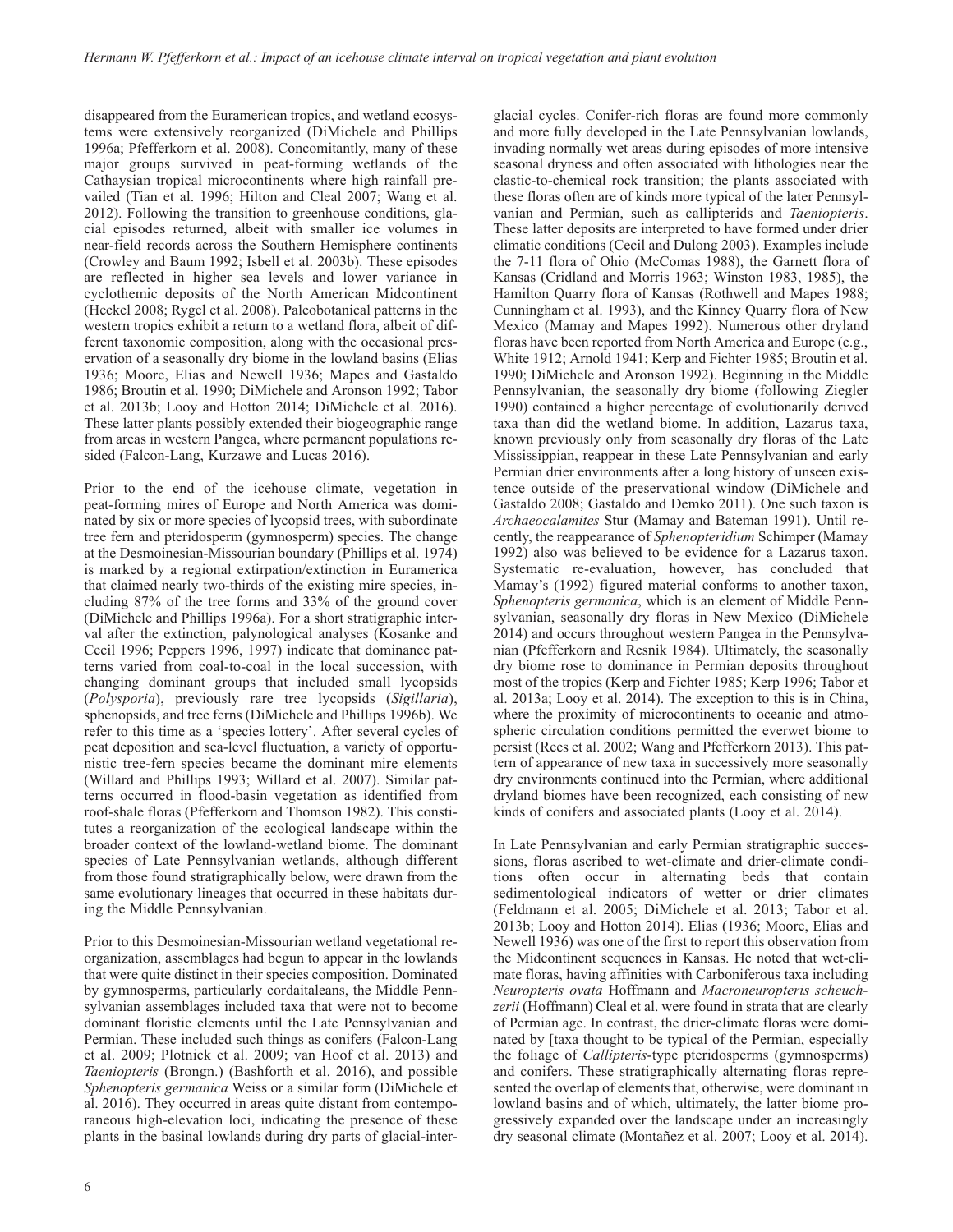This is in contrast to the earlier Havlena effect. The latest Pennsylvanian records a drier-climate flora, the features of which are of a stratigraphically younger aspect. Thus  $\int$  dynamics represents a reversal of the effect noted at the beginning of the LPIA. We call this set of conditions the Elias effect (text-figs. 2, D and 3, D) after Maxim Konrad Elias (1889-1982). Here, innovation occurs in extrabasinal settings and plants from those areas expand non-competitively into the depositional lowlands during more seasonally dry times.

#### **CONCLUSIONS**

The major patterns of paleotropical vegetational change during icehouse conditions of the Late Paleozoic Ice Age are now apparent. Distinctly different patterns and dynamics constitute the onset, height, and waning of this particular icehouse interval. Megafloras preserved during the onset of the LPIA exhibit evolutionary innovations in those areas most affected by changes in soil moisture (swamps and mires) under increasingly humid-to-perhumid, everwet conditions. In contrast, habitats wherein better drained soils persisted, influenced by more seasonal conditions during this time, were occupied by plant taxa that were holdovers from a similar, previous climate state. Broad vegetational patterns during the height of the Carboniferous icehouse are similar to those of the Pleistocene, as evidenced during our own icehouse interval. Wetland biomes reorganized with the same systematic diversity and composition following biogeographic range contraction and subsequent expansion, in response to the waxing and waning of continental ice sheets and the effect of that on global sea level and climate. The pattern documented at the transition out of the Pennsylvanian cannot be compared with anything in the Recent or Anthropocene, because we have yet to experience this directional climate shift. We, thus, suggest the following generalities.

Vegetational persistence or reoccurrence is the dominant pattern during the height of an ice age. Glacial advance and retreat and associated sea-level and climatic changes appear to have minimal effects on vegetational structure or dominance-diversity patterns. This is true as long as overall extinction levels are low between subsequent glacial and interglacial periods and no other thresholds exist. These findings are similar to those described for our current ice age (Bennett 1997).

Major extinctions and vegetational restructuring occur at the transitions between globally warm and globally cool conditions. Within a species pool, weedy taxa (ruderals) have advantages in capturing resource space and attaining ecological dominance during times of significant restructuring following extinctions. Opportunist advantage has been described following other extinctions in both the terrestrial and marine realms (Tschudy et al. 1984; Fraiser, Twitchett and Bottjer 2005). However, these changes do not involve major body-plan evolutionary innovations. Evolutionary innovation that results in major new body plans appears to be confined to those times and places where extrinsic drivers either create new habitats or cause extinctions, thus opening major resource spaces to colonization (Valentine 1980; Bateman and DiMichele 2003) and enhancing the likelihood of pulses of niche construction (Erwin 2008). These events are generally rare, and conform to periods of 'escalation' (Vermeij 1987). It appears that once such resource spaces are filled, innovation is suppressed (Valentine 1980; DiMichele and Bateman 1996).



#### TEXT-FIGURE 4

Maps of the United States (current outline shown to aid in orientation) with paleo-equator (E–E') indicated for the Carboniferous ~300 Ma during the height of icehouse conditions. A, North America during maximum regression (lowest sea level  $=$  glacial interval of icehouse conditions), which is associated with the maximum extent of ice in the Southern Hemisphere. Green indicates extent of lowland floras, blue represents marine conditions, and brown indicates areas of higher elevation characterized by erosion. B, North America during marine transgression associated with maximum deglaciation in an interglacial period, when lowland floras were restricted to marginal refugia. Epicontinental seas covered large parts of the continent. The arrows indicate the generalized direction of the transgression. These two states (A and B) alternated regularly as evidenced by the cyclostratigraphic record. Plants and plant communities persisted through these repeated cycles even though they were extirpated over large areas of the continent during each sea-level highstand. This persistence of floras was demonstrated (e.g., DiMichele, Phillips and Nelson 2002) for 11 glacial-interglacial cycles in the Illinois Basin (interval C of text-figs. 2 and 3). Transgressions did not always have the same maximum extent shown here (see Heckel 2008). Map modified after Cecil and Dulong (2003).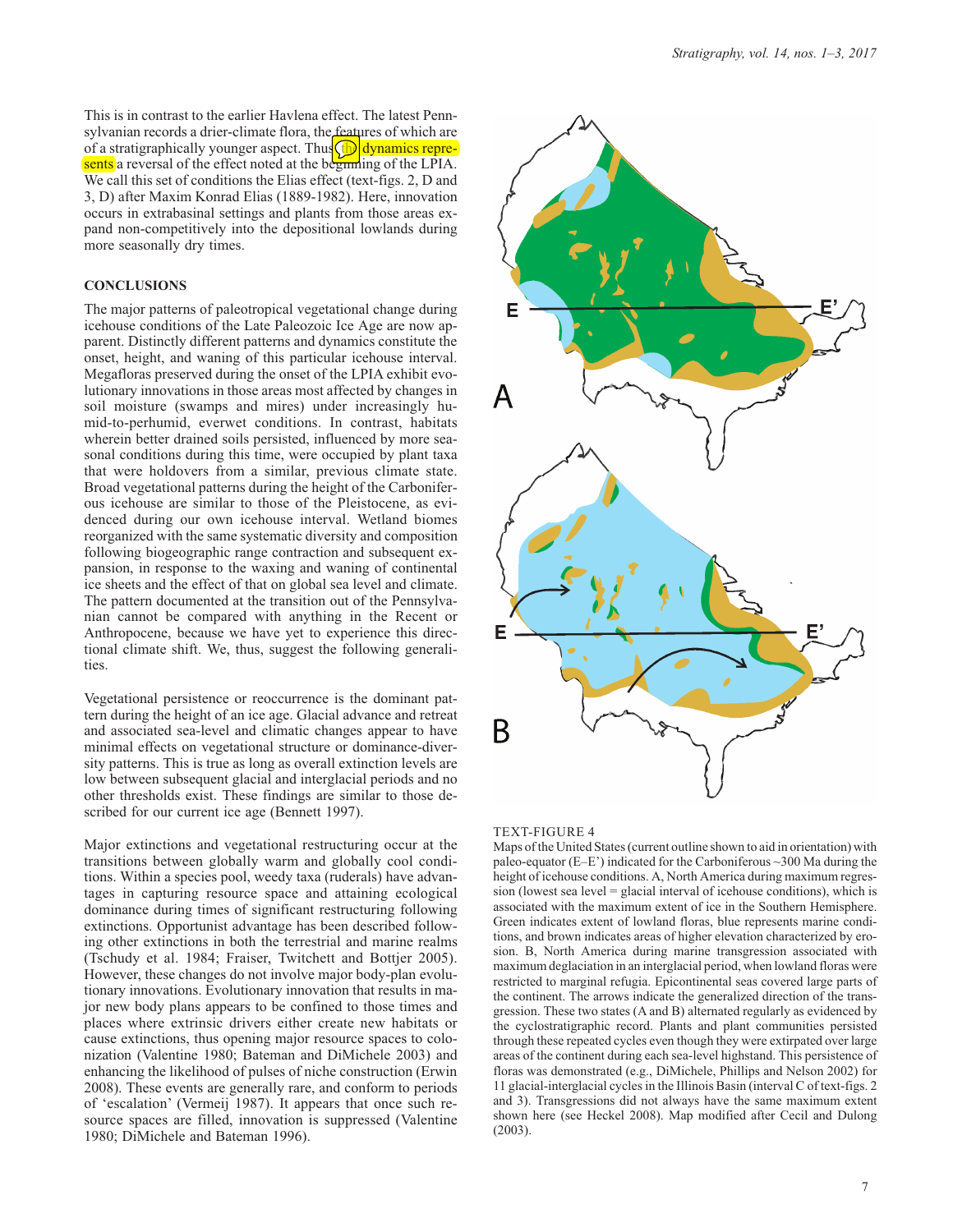In the context of the ice-age tropics, innovation is most likely to occur in wetland habitats at the onset of glaciation. This is due to the initial creation of everwet habitats in the tropical regions, while tropical seasonally dry habitats become refugia for older taxa (the Havlena effect). At the end of glaciation, innovation is seen more clearly in seasonally dry habitats. This is a consequence of seasonally dry areas increasing their spatial distribution (spreading) during the beginning of extensive periods of seasonal dryness, while increasingly patchy wetlands become refugia for the older wetland elements (the Elias effect).

### **ACKNOWLEDGMENTS**

We would like to thank Rich Lane for his decade-long labor to keep stratigraphical and paleontological research supported in the United States. We also remember fondly the various private discussions at scientific meetings and in Nanjing, and we admire his achievements, his collegiality, and his input. We lost an illustrious and important colleague.

Data used in this synthesis were collected by the authors over decades while they were supported by their respective institutions. In addition, support was made available over the years by the NSF (U.S. National Science Foundation), the Illinois State Geological Survey, the German Science Foundation, the U.S. Geological Survey, and the Charles and Mary Walcott Funds of the Smithsonian Institution. Preparatory stages of this specific project were funded by the University of Pennsylvania Research Foundation to H. W. P and NSF under INT-9627893 to R. A. G. The project was funded by NSF under EAR-0207848 to H. W. P and under EAR-0207359 to R. A. G. We thank specifically Adam Kotas, Anna Kotasowa, Teresa Migier, Aleksandra Trzepierczynska, Eva Purkynová, Zbynek Simunek, Vitaly Shulga, Cortland Eble, Mitch Blake, Maciej Podemski, Leszek Marks, and Tadeusz M. Peryt for their support and consultation during conceptual development. We thank Richard Lupia and Edith Taylor for constructive comments on an earlier version of this paper.

# **REFERENCES**

- ARCHER, A. W. and KVALE, E. P., 1993. Origin of gray-shale lithofacies ("clastic wedges") in US midcontinental coal measures (Pennsylvanian): an alternative explanation. *Geological Society of America Special Paper*, 286: 181–192.
- ARCHER, A. W., ELRICK, S. D., NELSON, W. J. and DIMICHELE, W. A., 2016. Cataclysmic burial of Pennsylvanian Period coal swamps in the Illinois Basin: hypertidal sedimentation during Gondwanan glacial meltwater pulses. In: Tessier, B. and Reynaud, J.-Y., Eds., *Contributions to modern and ancient tidal sedimentology*, 217–231. Hoboken: Proceedings of the Tidalites 2012 Conference, International Organization of Sedimentologists Special Publication 47.
- ARNOLD, C. A., 1941. Some Paleozoic plants from central Colorado and their stratigraphic significance. *University of Michigan*, *Contributions from the Museum of Paleontology,* 6: 59–70.
- BASHFORTH, A. R., CLEAL, C. J., GIBLING, M. R., FAL-CON-LANG, H. J. and MILLER, R. F., 2014. Paleoecology of Early Pennsylvanian vegetation on a seasonally dry tropical landscape (Tynemouth Creek Formation, New Brunswick, Canada). *Review of Palaeobotany and Palynology*, 200: 229–263.
- BASHFORTH, A. R., DIMICHELE, W. A., EBLE, C. F. and NELSON, W. J., 2016. Dryland vegetation from the Middle Pennsylvanian of Indiana (Illinois Basin):the dryland biome in glacioeustatic,

paleobiogeographic and paleoecologic context. *Journal of Paleontology*, 90: 785–814.

- BATEMAN, R. M. and DIMICHELE, W. A., 2003. Genesis of phenotypic and genotypic diversity in land plants; the present as a key to the past. *Systematics and Biodiversity*, 1: 13–28.
- BENNETT, K. D., 1997. *Evolution and ecology. The pace of life*. Cambridge: Cambridge University Press, 241 pp.
- BLAKE, B. M., JR., CROSS, A. T., EBLE, C. F., GILLESPIE, W. H. and PFEFFERKORN, H. W., 2002. Selected plant megafossils from the Carboniferous of the Appalachian region, United States. In: Hills, L. V., Henderson, C. M. and Bamber, E. W., Eds., *Carboniferous and Permian of the World, Proceedings of the XIV ICCP,* 259–335. Calgary: Canadian Society of Petroleum Geologists Memoir 19
- BREZINSKI, D. K., CECIL, C. B., SKEMA, V. W. and KERTIS, C. A., 2009. Evidence for long-term climate change in Upper Devonian strata of the central Appalachians. *Palaeogeography, Palaeoclimatology, Palaeoecology*, 284: 315–325.
- BROUTIN, J., DOUBINGER, J., FARJANEL, G., FREYTET, F. and KERP, H., 1990. Le renouvellement des flores au passage Carbonifère-Permien: approches stratigraphiques, biologiques, sédimentologiques. *Compte Rendu Academie des Sciences Paris*, 321: 1563–1569.
- CATENA, A. and HEMBREE, D., 2012. Recognizing vertical and lateral variability in terrestrial landscapes: a case study from the paleosols of the Late Pennsylvanian Casselman Formation (Conemaugh Group) southeast Ohio, USA. *Geosciences*, 2: 178–202.
- CECIL, C. B., 1992. Paleoclimate controls on stratigraphic repetition of chemical and siliciclastic rocks. *Geology*, 18: 533–536.
- –––, 2003. The concept of autocyclic and allocyclic controls on sedimentation and stratigraphy, emphasizing the climatic variable. In: Cecil, C. B. and Edgar, N. T., Eds.,*Climate controls on stratigraphy*, 13–20. Tulsa: SEPM (Society for Sedimentary Geology) Special Publication 77.
- CECIL, C. B. and DULONG, F. T., 2003. Precipitation models for sediment supply in warm climates. In: Cecil, C. B. and Edgar, N. T., Eds., *Climate controls on stratigraphy*, 21–27. Tulsa: SEPM (Society for Sedimentary Geology) Special Publication 77.
- CECIL, C. B., DIMICHELE, W. A. and ELRICK, S. D., 2014. Middle and Late Pennsylvanian cyclothems, American Midcontinent: ice-age environmental changes and terrestrial biotic dynamics. *Comptes Rendus Geoscience*, 346: 159–168.
- CECIL, C. B., DULONG, F. T., WEST, R. R., STAMM, R., WARDLAW, B. A. and EDGAR, N. T. 2003. Climate controls on the stratigraphy of a Middle Pennsylvanian cyclothem in North America. In: Cecil, C. B. and Edgar, N. T., Eds., *Climate controls on stratigraphy*, 151–182. Tulsa: SEPM (Society for Sedimentary Geology) Special Publication 77.
- CLEAL, C. J. and THOMAS, B. A., 2005. Palaeozoic tropical rainforests and their effect on global climates: Is the past the key to the present? *Geobiology*, 3: 13–31.
- CLEAL, C. J., UHL, D., CASCALES-MIÑANA, B., THOMAS, B. A., BASHFORTH, A. R., KING, S. C. and ZODROW, E. L., 2012. Plant biodiversity changes in Carboniferous tropical wetlands. *Earth-Science Reviews*, 114: 124–155.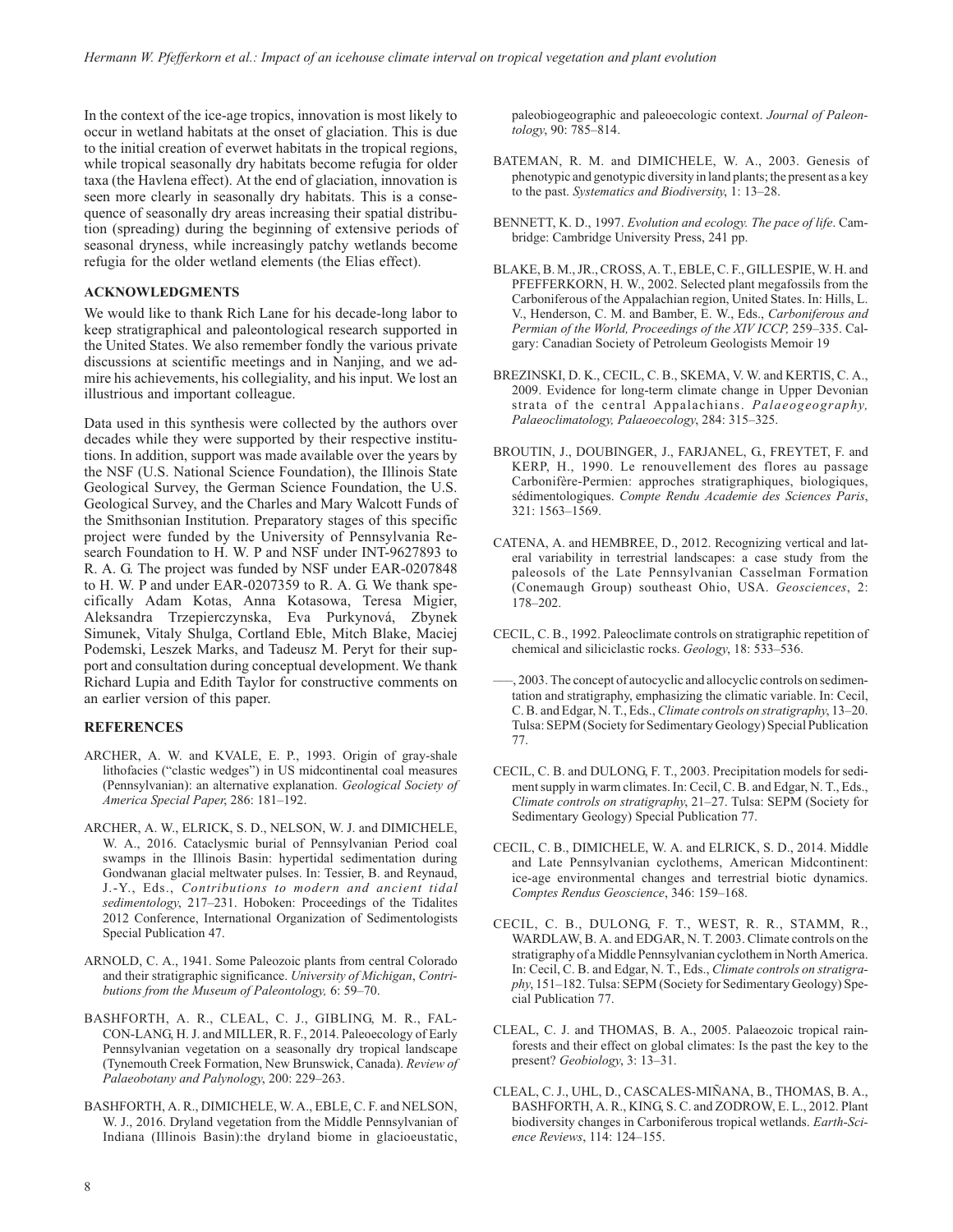- CRIDLAND, A. A. and MORRIS, J. E., 1963. *Taeniopteris, Walchia*, and *Dichophyllum* in the Pennsylvanian System of Kansas. *University of Kansas Science Bulletin*, 44: 71–85.
- CROWLEY, T. J. and BAUM, S. K., 1992. Modeling Late Paleozoic glaciation. *Geology*, 20: 507–510.
- CUNNINGHAM, C. R., FELDMAN, H. R., FRANSEEN, E. K., GASTALDO, R. A., MAPES, G., MAPLES, C. G. and SCHULTZE, H.-P., 1993. The Upper Carboniferous (Stephanian) Hamilton Fossil-Lagerstätte (Kansas, U.S.A.): a valley-fill, tidally influenced depositional model. *Lethaia*, 16: 225–236.
- DIMICHELE, W. A., 2014. Wetland-dryland vegetational dynamics in the Pennsylvanian ice age tropics.*International Journal of Plant Sciences*, 175: 123–164.
- DIMICHELE, W. A. and ARONSON, R. B., 1992. The Pennsylvanian-Permian vegetational transition: a terrestrial analogue to the onshore-offshore hypothesis. *Evolution*, 46: 807–824.
- DIMICHELE, W. A. and BATEMAN, R. M., 1996. Plant paleoecology and evolutionary inference: two examples from the Paleozoic. *Review of Palaeobotany and Palynology*, 90: 223–247.
- DIMICHELE, W. A. and GASTALDO, R. A., 2008, Plant paleoecology in deep time. *Annals of the Missouri Botanical Gardens*, 95: 144–198.
- DIMICHELE, W. A. and PHILLIPS, T. L., 1996a. Climate change, plant extinctions, and vegetational recovery during the Middle-Late Pennsylvanian transition: the case of tropical peat-forming environments in North America. In: Hart, M. L., Ed., *Biotic recovery from mass extinctions*, 201–221. London: Geological Society of London Special Publication 102.
- –––, 1996b. Clades, ecological amplitudes, and ecomorphs: phylogenetic effects and the persistence of primitive plant communities in the Pennsylvanian-age tropics. *Palaeogeography, Palaeoclimatology, Palaeoecology*, 127: 83–106.
- DIMICHELE, W. A., PFEFFERKORN, H. W. and PHILLIPS, T. L., 1996. Persistence of Late Carboniferous tropical vegetation during glacially driven climatic and sea-level fluctuations. *Palaeoclimatology, Palaeogeography, and Palaeoecology*, 125: 105–128.
- DIMICHELE, W. A., PHILLIPS, T. L. and NELSON, W. J., 2002. Place vs. time and vegetational persistence: a comparison of four tropical paleomires from the Illinois Basin at the height of the Pennsylvanian ice age. *International Journal of Coal Geology*, 50: 43–72.
- DIMICHELE, W. A., BASHFORTH, A. R., EBLE, C. F. and NELSON, W. J., 2016. A Middle Pennsylvanian (early Asturian) tropical dry forest, Atokan-Desmoinesian boundary, Illinois Basin, USA. *Spanish Journal of Palaeontology*, 31: 41–84.
- DIMICHELE, W. A., KERP, H., SIRMONS, R., FEDORKO, N., SKEMA, V., BLAKE, B. M. and CECIL, C. B., 2013. Callipterid peltasperms of the Dunkard Group, Central Appalachian Basin. *International Journal of Coal Geology*, 119: 56–78.
- DRIESE, S. G. and OBER, E. G., 2005. Paleopedologic and paleohydrologic records of precipitation seasonality from Early Pennsylvanian. *Journal of Sedimentary Research*, 75: 997–1010.
- EBLE, C. F. and GILLESPIE, W. H., 1989. Palynology of selected coal beds from the central and southern Appalachian basin: correlation and stratigraphic implications. In: Englund, K. J., Ed., *Characteristics of the Mid-Carboniferous Boundary and Associated Coal-bearing Rocks in the Appalachian Basin*, 61–66. Washington: American

Geophysical Union, 28th International Geological Congress Guidebook T352.

- ELIAS, M. K., 1936. Late Paleozoic plants of the Midcontinent region as indicators of time and of environment. In: Goldman, M. I. and Lane, B. H., Eds., *Report of the XVI Session*, 691–700. Washington: 16th International Geological Congress, Washington 1933, Vol. 1.
- EROS, J. M., MONTAÑEZ, I. P., OSLEGER, D. A., DAVYDOV, V. I., NEMYROVSKA, T. I., POLETAEV, V. I. and ZHYKALYAK, M. V., 2012. Sequence stratigraphy and onlap history of the Donets Basin, Ukraine: insight into Carboniferous icehouse dynamics. *Palaeogeography, Palaeoclimatology, Palaeoecology*, 313: 1–25.
- ERWIN, D. H., 1992. A preliminary classification of evolutionary radiations. *Historical Biology*, 6: 133–147.
- –––, 2008. Macroevolution of ecosystem engineering, niche construction and diversity. *Trends in Ecology & Evolution*, 23: 304–310.
- FALCON-LANG, H. J., KURZAWE, F. and LUCAS, S. G., 2016. A Late Pennsylvanian coniferopsid forest in growth position, near Socorro, New Mexico, USA: tree systematics and palaeoclimatic significance. *Review of Palaeobotany and Palynology*, 225: 67–83.
- FALCON-LANG, H. J., HECKEL, P. H., DIMICHELE, W. A., BLAKE, B. M., EASTERDAY, C. R., EBLE, C. F., ELRICK, S., GASTALDO, R. A., GREB, S. F., MARTINO, R. L., NELSON, W. J., PFEFFERKORN, H. W., PHILLIPS, T. L. and ROSSCOE, S. J., 2011. No major stratigraphic gap exists near the Middle-Upper Pennsylvanian (Desmoinesian-Missourian) boundary in North America. *Palaios*, 26: 125–139.
- FALCON-LANG, H. J., NELSON, W. J., ELRICK, S., LOOY, C. V., AMES, P. R. and DIMICHELE, W. A., 2009. Incised channel fills containing conifers indicate that seasonally dry vegetation dominated Pennsylvanian tropical lowlands. *Geology*, 37: 923–926.



- FELDMAN, H. R., FRANSEEN, E. K., JOECKEL, R. M. and HECKEL, P. H., 2005. Impact of longer-term modest climate shifts on architecture of high-frequency sequences (cyclothems), Pennsylvanian of Midcontinent USA. *Journal of Sedimentary Research*, 75: 350–368.
- FIELDING, C. R., FRANK, T. D. and ISBELL, J. L., 2008. The Late Paleozoic ice age—a review of current understanding and synthesis of global climate patterns. In: Fielding, C. R., Frank, T. D. and Isbell, J. L., Eds., *Resolving the Late Paleozoic Ice Age in time and space*, 343–354. Boulder: Geological Society of America Special Paper 441.
- FRAISER, M. L., TWITCHETT, R. J. and BOTTJER, D. J., 2005. Unique microgastropod biofacies in the Early Triassic: indicator of long-term biotic stress and the pattern of biotic recovery after the end-Permian mass extinction. *Comptes Rendus Palevol*, 4: 543–552.
- GASTALDO, R. A., 1996. Flöznah and Flözfern assemblages: Potential predictors of Late Carboniferous biome replacement? In: Leary, R. L., Ed., *Patterns in paleobotany: proceedings of a Czech-U.S. Carboniferous paleobotany workshop*, 1928. Springfield: Illinois State Museum Scientific Paper 26.
- GASTALDO, R. A. and DEMKO, T. M., 2011. Long term hydrology controls the plant fossil record. In: Allison, P. A., and Bottjer, D. J., Eds, *Taphonomy: processes and bias through time*, *2nd edition*, 249–286. New York: Topics in Geobiology, 32.
- GASTALDO, R. A., DIMICHELE, W. A. and PFEFFERKORN, H. W., 1996. Out of the icehouse into the greenhouse: a Late Paleozoic analogue for modern global vegetational change. *GSA Today*, 6: 1–7.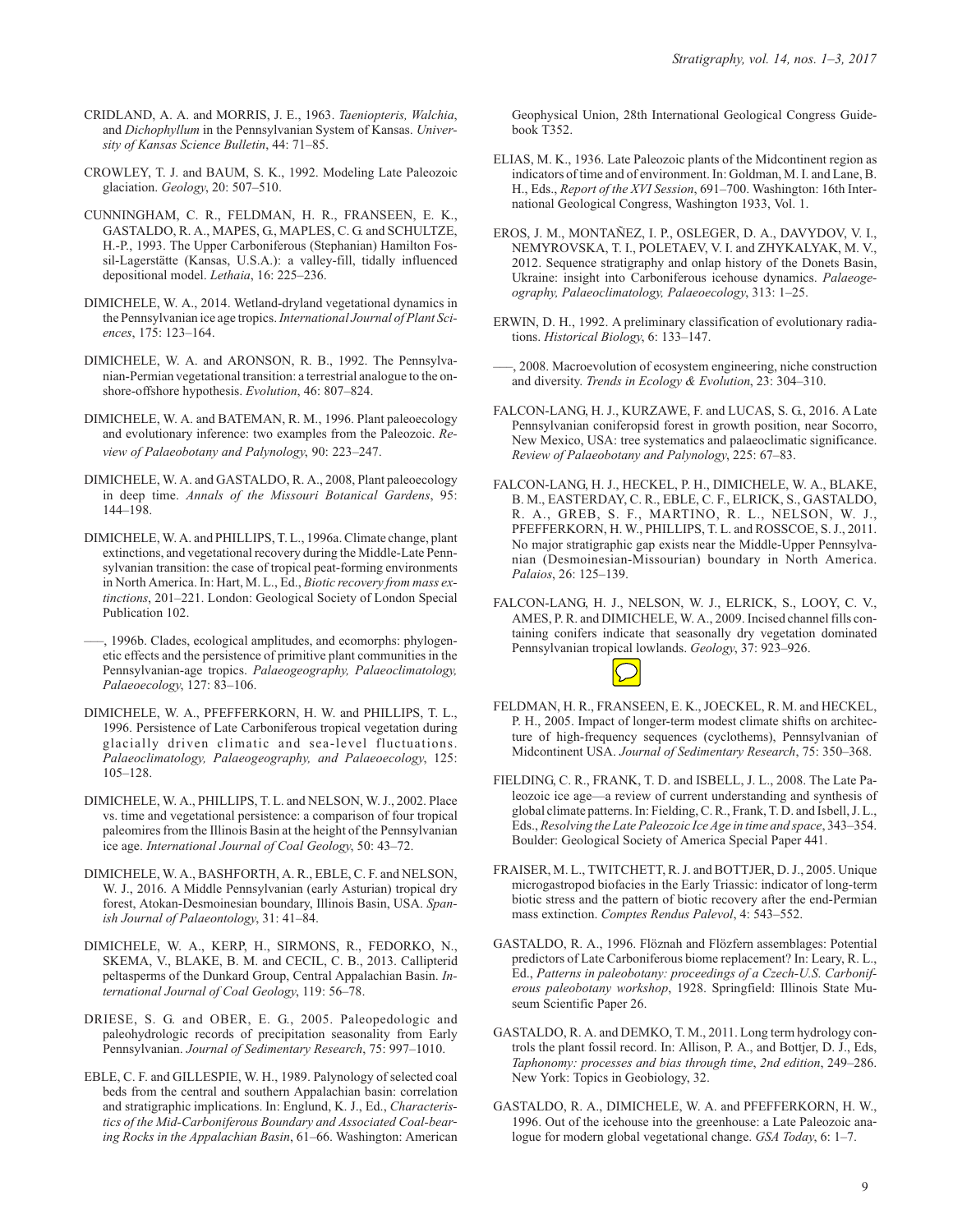- GASTALDO, R. A., PFEFFERKORN, H. W. and DIMICHELE, W. A., 1995. Taphonomic and sedimentologic characterization of "roof-shale" floras. In: Lyons, P., Wagner, R. H. and Morey, E., Eds., *Historical perspective of early Twentieth Century Carboniferous paleobotany in North America*, 341–352. Boulder: Geological Society of America Memoir 185.
- GASTALDO, R. A., PURKYŇOVÁ, E. and ŠIMŬNEK, Z., 2009. Megafloral perturbation across the Enna Marine Zone in the Upper Silesian Basin attests to Late Mississippian (Serpukhovian) deglaciation and climate change. *Palaios*, 24: 351–366.
- GASTALDO, R. A., PURKYŇOVÁ, E. and ŠIMŬNEK, Z. and SCHMITZ, M. D., 2009, Ecological persistence in the Late Mississippian (Serpukhovian-Namurian A) megafloral record of the Upper Silesian Basin, Czech Republic. *Palaios*, 24: 336–350.
- GASTALDO, R. A., STEVANOVIĆ-WALLS, I., WARE, W. N. and GREB, S. F., 2004. Community heterogenity of Early Pennsylvanian peat mires. *Geology*, 32: 693–696.
- GILLESPIE, W. H. and PFEFFERKORN, H. W., 1979. Distribution of commonly occurring plant megafossils in the proposed Pennsylvanian System stratotype. In: Englund, K. J., Arndt, H. H. and Henry, T. W., Eds., *Proposed Pennsylvanian System stratotype: Virginia and West Virginia, Guidebook to Field Trip 1*, 87–96. Falls Church: American Geological Institute, Ninth International Congress of Carboniferous Stratigraphy and Geology, Washington and Champaign Urbana 1979
- GILLESPIE, W. H. and RHEAMS, L. J., 1985. Plant megafossils from the Carboniferous of Alabama, USA. *Xième Congrès International de Stratigraphie et de Géologie du Carbonifère, Madrid 1983, Compte Rendu*, 2: 191–202.
- GROSSMAN, E. L., YANCEY, T. E., JONES, T. E., BRUCKSCHEN, P., CHUVASHOV, B., MAZZULLO, S. J. and MII, H. S., 2008. Glaciation, aridification, and carbon sequestration in the Permo-Carboniferous: the isotopic record from low latitudes. *Palaeogeography, Palaeoclimatology, Palaeoecology*, 268: 222–233.
- GULBRANSON, E. L., MONTAÑEZ, I. P., SCHMITZ, M. D., LIMARINO, C. O., ISBELL, J. L., MARENSSI, S. A. and CROWLEY, J. L., 2010. High-precision U-Pb calibration of Carboniferous glaciation and climate history, Paganzo Group, NW Argentina. *Geological Society of America Bulletin*, 122: 1480–1498.
- HAVLENA, V., 1961. Die flöznahe und flözfremde Flora des oberschlesischen Namurs A und B. *Palaeontographica B*, 180: 22–38.
- HECKEL, P. H., 1986. Sea-level curve for Pennsylvanian eustatic marine transgressive-regressive depositional cycles along Midcontinent outcrop belt, North America. *Geology*, 14: 330–334.
- –––, 1995. Glacial-eustatic base level-climate model for late Middle to Late Pennsylvanian coal-bed formation in the Appalachian Basin. *Journal of Sedimentary Research B*, 65: 348–356.
- –––, 2008. Pennsylvanian cyclothems in Midcontinent North America as far-field effects of waxing and waning of Gondwana ice sheets. In: Fielding, C. R., Frank, T. D. and Isbell, J. L., Eds., *Resolving the Late Paleozoic Ice Age in time and space*, 275–289. Boulder: Geological Society of America Special Paper 441.
- HILTON, J. and CLEAL, C. J., 2007. The relationship between Euramerican and Cathaysian tropical floras in the Late Palaeozoic: palaeobiogeographical and palaeogeographical implications. *Earth-Science Reviews*, 85: 85–116.
- IANNUZZI, R. and PFEFFERKORN, H. W., 2002. A pre-glacial, warm-temperate floral belt in Gondwana (late Visean, Early Carboniferous). *Palaios*, 17: 571–590.
- ISAACSON, P. E., DÍAZ-MARTÍNEZ, E., GRADER, G. W., KALVODA, J., BABEK, O. and DEVUYST, F. X., 2008. Late Devonian–earliest Mississippian glaciation in Gondwanaland and its biogeographic consequences. *Palaeogeography, Palaeoclimatology, Palaeoecology*, 268: 126–142.
- ISBELL, J. L., LENAKER, P. A., ASKIN, R. A., MILLER, M. F. and BABCOCK, L. E., 2003a. Reevaluation of the timing and extent of Late Paleozoic glaciation in Gondwana: role of Transantarctic Mountains. *Geology*, 31: 977–980.
- ISBELL, J. L., MILLER, M. F., WOLFE, K. L. and LENAKER, P. A., 2003b. Timing of Late Paleozoic glaciation in Gondwana: Was glaciation responsible for the development of Northern Hemisphere cyclothems? In: Chan, M. A. and Archer, A.W., Eds., *Extreme depositional environments: mega end members in geologic time*, 5–24. Boulder: Geological Society of America Special Paper 370.
- KERP, H., 1996. Post-Variscan Late Palaeozoic Northern Hemisphere gymnosperms: the onset to the Mesozoic. *Review of Palaeobotany and Palynology*, 90: 263–285.
- KERP, H. and FICHTER, J., 1985. Die Macrofloren des saarpfälzischen Rotliegenden (?Ober-Karbon–Unter-Perm; SW-Deutschland). *Mainzer geowissenschaftliche Mitteilungen*, 14: 159–286.
- KMIECIK, H., 1995. Microflora. In: Zdanowski, A. and Zakowa, H., Eds., *The Carboniferous System in Poland*, 65–85. Warsaw: Prace Panstwowego Instytutu Geologicznego, 148.
- KOSANKE, R. M. and CECIL, C. B., 1996. Late Pennsylvanian climate changes and palynomorph extinctions. *Review of Palaeobotany and Palynology*, 90: 113–140.
- KOTASOWA, A. and MIGIER, T., 1995. Macroflora. In: Zdanowski, A. and Zakowa, H., Eds., *The Carboniferous System in Poland*, 56–65. Warsaw: Prace Panstwowego Instytutu Geologicznego, 148.
- LOOY, C. V. and HOTTON, C. L., 2014. Spatiotemporal relationships among Late Pennsylvanian plant assemblages: palynological evidence from the Markley Formation, West Texas, USA. *Review of Palaeobotany and Palynology*, 211: 10–27.
- LOOY, C. V., KERP, H., DUIJNSTEE, I. A. P. and DIMICHELE, W. A., 2014. The Late Paleozoic ecological-evolutionary laboratory, a land-plant fossil record perspective. *The Sedimentary Record*, 12: 4–10.
- MAMAY, S. H., 1992. *Sphenopteridium* and *Telangiopsis* in a *Diplopteridium*-like association from the Virgilian (Upper Pennsylvanian) of New Mexico. *American Journal of Botany*, 79: 1092–1101.
- MAMAY, S. H., and BATEMAN, R. M., 1991. *Archaeocalamites lazarii*, sp. nov.: the range of Archaeocalamitaceae extended from the lowermost Pennsylvanian to the mid-Lower Permian. *American Journal of Botany*, 78: 489–496.
- MAMAY, S. H. and MAPES, G., 1992. Early Virgilian plant megafossils from the Kinney Brick Company Quarry, Manzanita Mountains, New Mexico. *New Mexico Bureau of Mines and Mineral Resources Bulletin*, 138: 61–85.
- MAPES, G. and GASTALDO, R. A., 1986. Upper Paleozoic non-peat accumulating floras. In: Broadhead, T. W., Ed., *Fossil land plants: notes for a short course*, 115–127. Knoxville: University of Tennessee, Department of Geological Sciences, Studies in Geology, 15.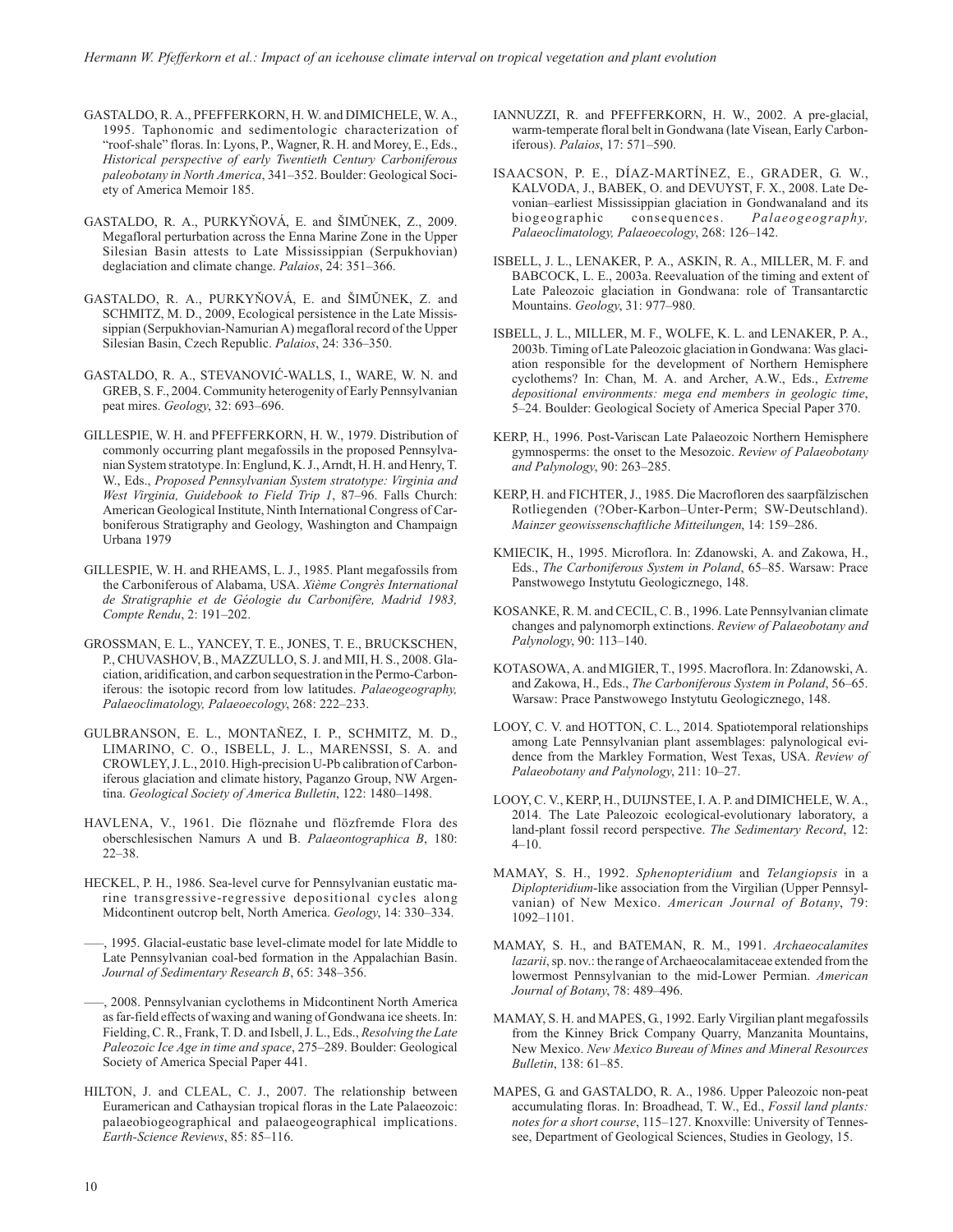- MCCOMAS, M. A., 1988. Upper Pennsylvanian compression floras of the 7-11 Mine, Columbiana County, northeastern Ohio. *Ohio Journal of Science*, 88: 48–52.
- MONTAÑEZ, I. P. and POULSON, C. J., 2013. The Late Paleozoic Ice Age: an evolving paradigm. *Annual Review of Earth and Planetary Sciences*, 41: 629–656.
- MONTAÑEZ, I. P., TABOR, N. J., NIEMEIER, D., DIMICHELE, W. A., FRANK, T. D., FIELDING, C. R. and ISBELL, J. L., 2007. CO2-forced climate and vegetation instability during Late Paleozoic deglaciation. *Science*, 315: 87–91.
- MOORE, A. C., ELIAS, M. K. and NEWELL, N. D., 1936. A"Permian" flora from the Pennsylvanian rocks of Kansas. *Journal of Geology*, 44: 1–31.
- OPLUŠTIL, S. and CLEAL, C. J., 2007. Acomparative analysis of some Late Carboniferous basins of Variscan Europe. *Geological Magazine*, 144: 417–448.
- OPLUŠTIL, S., SCHMITZ, M., CLEAL, C. J. and MARTÍNEK, K., 2016. A review of Middle-Late Pennsylvanian west European regional substages and floral biozones, and their correlation to the Geological Time Scale based on new U-Pb ages. *Earth Science Reviews*, 154: 301–335.
- PASHIN, J. C., and GASTALDO, R. A., 2009, Carboniferous of the Black Warrior Basin. In: Greb, S. F. and Chestnut, D. R., Jr., Eds., *Carboniferous geology and biostratigraphy of the Appalachian and Black Warrior basins*, 10–21. Lexington: Kentucky Geological Survey Special Publication 1.
- PEPPERS, R. A., 1996. *Palynological correlation of major Pennsylvanian (Middle and Upper Carboniferous) chronostratigraphic boundaries in the Illinois and other coal basins*. Boulder: Geological Society of America Memoir 188, 111 pp.
- –––, 1997. Palynology of the Lost Branch Formation of Kansas—new insights on the major floral transition at the Middle-Upper Pennsylvanian boundary. *Review of Palaeobotany and Palynology*, 98: 223–246.
- PEYSER, C. E. and POULSEN, C. J., 2008. Controls on Permo-Carboniferous precipitation over tropical Pangaea: a GCM sensitivity study. *Palaeogeography, Palaeoclimatology, Palaeoecology*, 268: 181–192.
- PFEFFERKORN, H. W., 1995. We are temperate climate chauvinists. *Palaios*, 10: 389–391.
- PFEFFERKORN, H. W. and RESNIK, D. A., 1980. The occurrence of *Sphenopteris germanica* (pteridosperm, Autunian, Lower Permian) in North America. *Journal of Paleontology*, 54: 81–84.
- PFEFFERKORN, H. W. and THOMSON, M. C., 1982. Changes in dominance patterns in Upper Carboniferous plant fossil assemblages. *Geology*, 10: 641–644.
- PFEFFERKORN, H. W., ALLEMAN, V. and IANNUZZI, R., 2014. A greenhouse interval between icehouse times: climate change, long-distance plant dispersal, and plate motion in the Mississippian (late Visean-earliest Serpukhovian) of Gondwana. *Gondwana Research*, 25: 1338–1347.
- PFEFFERKORN, H. W., GASTALDO, R. A., DIMICHELE, W. A. and PHILLIPS, T. L., 2008. Pennsylvanian tropical floras from the United States as a record of changing climate. In: Fielding, C. R., Frank, T. D., and Isbell, J. L., Eds*., Resolving the Late Paleozoic Gondwanan ice age in time and space*, 305–316. Boulder: Geological Society of America Special Paper 441.
- PHILLIPS, T. L. and PEPPERS, R. A., 1984. Changing patterns of Pennsylvanian coal swamp vegetation and implications of climate control on coal occurrence. *International Journal of Coal Geology*, 3:205–255.
- PHILLIPS, T. L., AVCIN, M. J. and BERGGREN, D., 1976. *Fossil peat of the Illinois Basin: a guide to the study of coal balls of Pennsylvanian age*. **[- city?]** Illinois State Geological Survey, Geoscience Education Series 11, 39 pp.
- PHILLIPS, T. L, PEPPERS, R. A., AVCIN, M. J. and LAUGHNAN, P. F., 1974. Fossil plants and coal: patterns of change in Pennsylvanian coal swamps of the Illinois Basin. *Science*, 184: 1367–1369.
- PLOTNICK, R. E., KENIG, F., SCOTT, A. C., GLASSPOOL, I. J., EBLE, C. F. and LANG, W. J., 2009. Pennsylvanian paleokarst and cave fills from northern Illinois, USA: a window into Late Carboniferous environments and landscapes. *Palaios*, 24: 627–637.
- PURKYNOVÁ, E., 1959a. Notes on phytopaleontological studies in the mining district of Ostrava and Karvina. *Zprávy o geologickych vyzkumech v roce*, 1957: 198–201.
- 1959b. Macroflora of the Ostrava Beds in southern part of the Ostrava-Karvina coalfield. *Sborník prací konference o geologii OKR (Vysoká skola bánská v Ostrave)*, 53–56.
- –––, 1970. Die Unternamurflora des Beckens von Horní Slezsko (CSSR). *Paläontologische Abhandlungen, Abteilung B, Paläobotanik*, III, 2: 129–268.
- REES, P. M., ZIEGLER, A. M., GIBBS, M. T., KUTZBACH, J. E., BEHLING, P. J. and ROWLEY, D. B., 2002. Permian phytogeographic patterns and climate data/model comparisons. *Journal of Geology*, 110: 1–31.
- ROSENAU, N. A., TABOR, N. J., ELRICK, S. D. and NELSON, W. J., 2013a. Polygenetic history of paleosols in Middle-Upper Pennsylvanian cyclothems of the Illinois Basin, USA: part I. Characterization of paleosol types and interpretation of pedogenic processes. *Journal of Sedimentary Research*, 83: 606–636.
- –––, 2013b. Polygenetic history of paleosols in Middle-Upper Pennsylvanian cyclothems of the Illinois Basin, USA: Part II. Integrating geomorphology, climate, and glacioeustasy. *Journal of Sedimentary Research*, 83: 637–668.
- ROTHWELL, G. W. and MAPES, G., 1988. Vegetation of a Paleozoic conifer community. In: Mapes, G. and Mapes, R. H., Eds., *Regional geology and paleontology of Upper Paleozoic Hamilton Quarry area in southeastern Kansas*, 213–223. Boulder: Field-Trip Guidebook, 22nd Annual Meeting, South-central Section, Geological Society of America.
- RYGEL, M. C., FIELDING, C. R., FRANK, T. D. and BIRGENHEIER, L. P., 2008. The magnitude of Late Paleozoic glacioeustatic fluctuations: a synthesis. *Journal of Sedimentary Research*, 78: 500–511.
- SCOTT, A. C. and REX, G., 1985. The formation and significance of Carboniferous coal balls. *Philosophical Transactions of the Royal Society of London B*, 311: 123–137.
- TABOR, N. J., DIMICHELE, W. A., MONTAÑEZ, I. P. and CHANEY, D. S., 2013a. Late Paleozoic continental warming of a cold tropical basin and floristic change in western Pangea. *International Journal of Coal Geology*, 119: 177–186.
- TABOR, N. J., ROMANCHOCK, C. M., LOOY, C. V., HOTTON, C. L., DIMICHELE, W. A. and CHANEY, D. S., 2013b. Conservatism of Late Pennsylvanian vegetational patterns during short-term cyclic and long-term directional environmental change, western equatorial